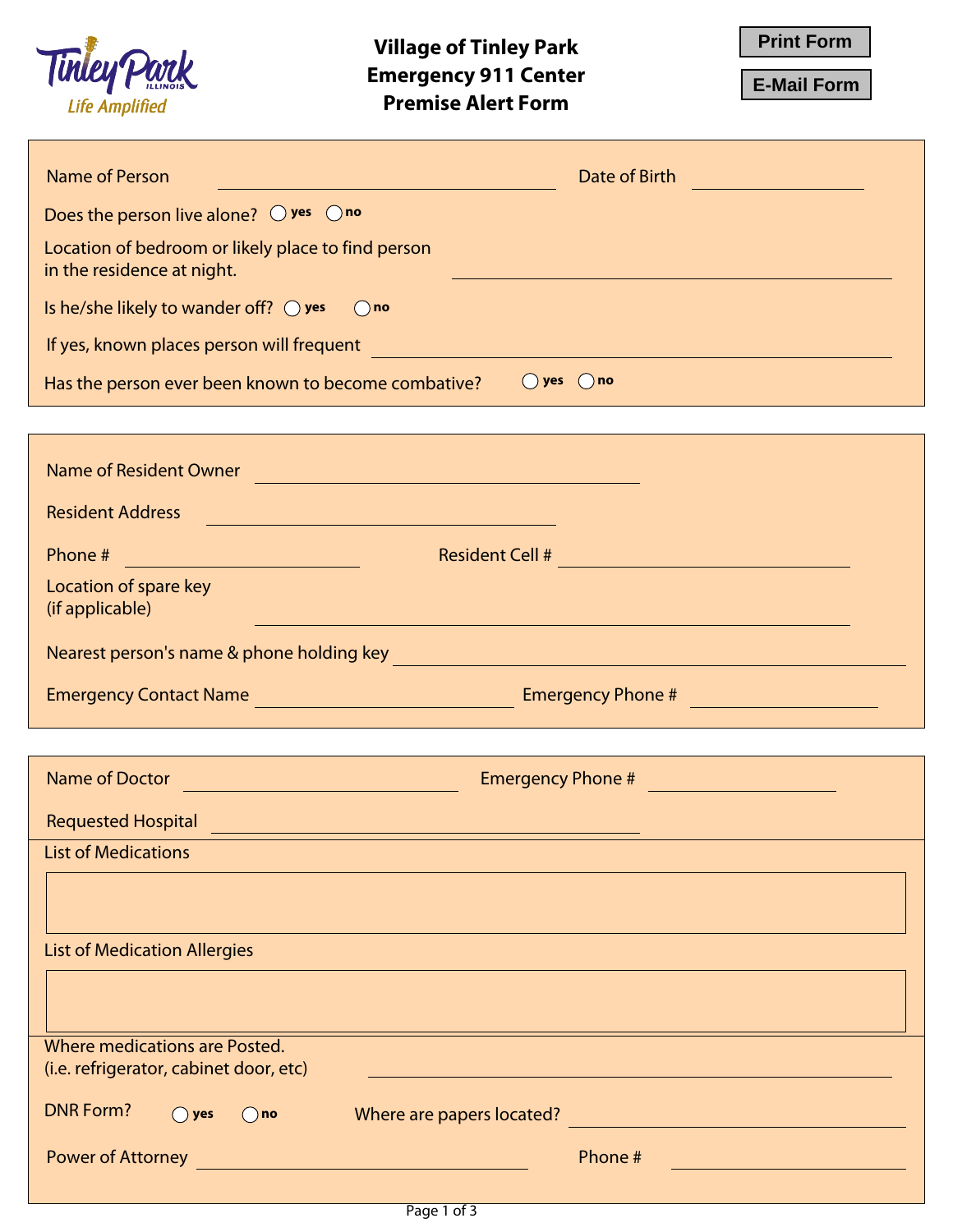## **Premise Alert Form Example 21 Village of Tinley Park**

## *Types of Special Needs: Please check all that apply.*

| <b>Breathing Problems</b>                       | Stroke                       |  |  |  |
|-------------------------------------------------|------------------------------|--|--|--|
| Chronic Obstructive Pulmonary Disease           | Autistic                     |  |  |  |
| Asthma                                          | Physical/Mental Handicap     |  |  |  |
| Tuberculosis                                    | Parkinson's Disease          |  |  |  |
| Tracheostomy                                    | Hypertension                 |  |  |  |
| Apnea Monitor                                   | Arthritis                    |  |  |  |
| <b>Cystic Fibrosis</b>                          | Obesity                      |  |  |  |
| <b>Heart Problems</b>                           | Communicable Disease         |  |  |  |
| <b>Congestive Heart Failure</b>                 | <b>Blood Disorder</b>        |  |  |  |
| Cardiac                                         | Deaf/Hard of Hearing         |  |  |  |
| Pacemaker/Defibrillator                         | <b>Blindness</b>             |  |  |  |
| <b>Muscular Distrophy</b>                       | Mute/Aphasic                 |  |  |  |
| Hodgkin's Disease                               | Diabetic                     |  |  |  |
| Seizures/Epilepsy                               | Uses Insulin Pump            |  |  |  |
| <b>Mental Disability</b>                        | Uses a Walker                |  |  |  |
| Dementia                                        | Uses a WheelChair            |  |  |  |
| Alzheimer                                       | Bedridden                    |  |  |  |
| Schizophrenia                                   | Oxygen Use at Home           |  |  |  |
| <b>Bi-Polar</b>                                 | Ventilator Use at Home       |  |  |  |
| Down's Syndrome                                 | Heart Blood Pump (LVAD)      |  |  |  |
| Amputee                                         | Non-Verbal                   |  |  |  |
| Paraplegic                                      | <b>Acquired Brain Injury</b> |  |  |  |
| Quadriplegic                                    |                              |  |  |  |
| Cancer                                          |                              |  |  |  |
| What Type:                                      |                              |  |  |  |
| Allergies: (i.e. bee stings, shellfish, peanuts |                              |  |  |  |
| What Type:                                      |                              |  |  |  |
| Other Special Needs (Please be specific)        |                              |  |  |  |
| What Type:                                      |                              |  |  |  |
|                                                 |                              |  |  |  |
|                                                 |                              |  |  |  |